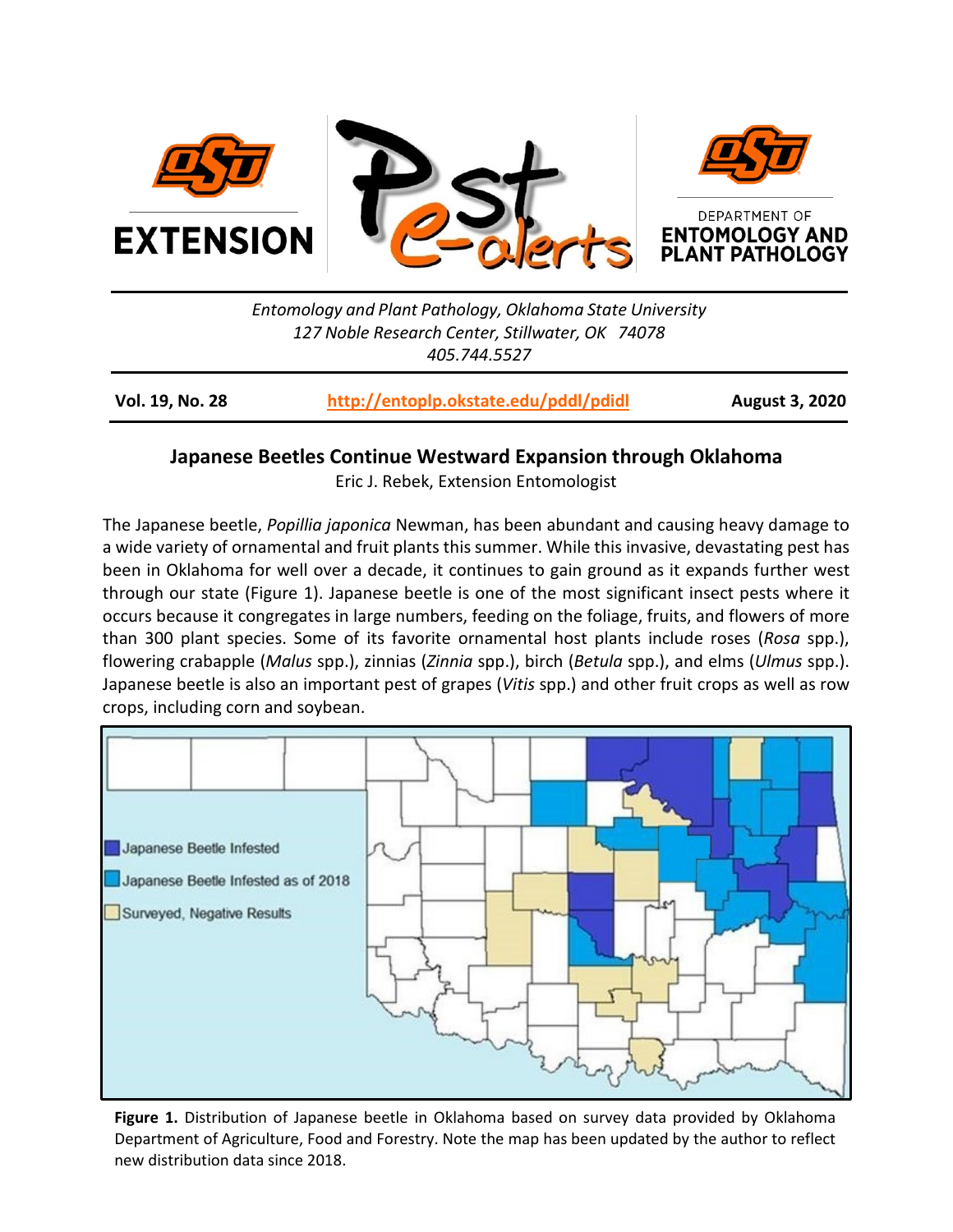**Description**: Adult Japanese beetles are robust and measure about 3/8 inch (9.5 mm) long and 1/4 inch (6.5 mm) wide. The body is metallic green with bronze wing covers. A row of white tufts of hair are found along each side of the body next to the outer edge of the wing covers (Fig. 2A). The larva is a typical C-shaped white grub with a brown head and three pairs of short legs (Fig. 2B). Larvae develop through three instars (stages) before pupating. First instars measure about 1/16 inch (1.5 mm) long and third instars are about 1 and 1/4 inch (32 mm) long.



**Figure 2**. Japanese beetle adult (A) and larva (B). Photo credits: Whitney Cranshaw, Colorado State University, Bugwood.org; and David Cappaert, Bugwood.org, respectively.

**Distribution**: Japanese beetle is native to Asia and was accidentally introduced to the U.S. in 1916 in Riverton, New Jersey. It is likely that this exotic, invasive insect arrived as white grubs hitchhiking within the root zone of irises shipped from Japan. The beetle is common in all states east of the Mississippi River, except Florida, and is steadily encroaching westward. The distribution of Japanese beetle in Oklahoma is expanding and now includes 23 counties located in northern, eastern, and central Oklahoma.

**Life Cycle**: Japanese beetles have one‐year life cycles and overwinter as third instar larvae (Fig. 3). In late March, overwintering larvae migrate upward through the soil profile and resume feeding on plant roots until

May, when they form an earthen cell and pupate. Adults emerge late June through July and are active during the day, commonly found feeding and mating in large numbers on susceptible plants (Fig. 4A). Females repeatedly enter the soil and can lay 40‐60 eggs during their lifetime. Eggs hatch 1 to 2 weeks later and first instars begin feeding on plant roots. The first instars molt in 17 to 25 days, while second



**Figure 3**. Life cycle of Japanese beetle. Diagram created by David Shetlar, The Ohio State University.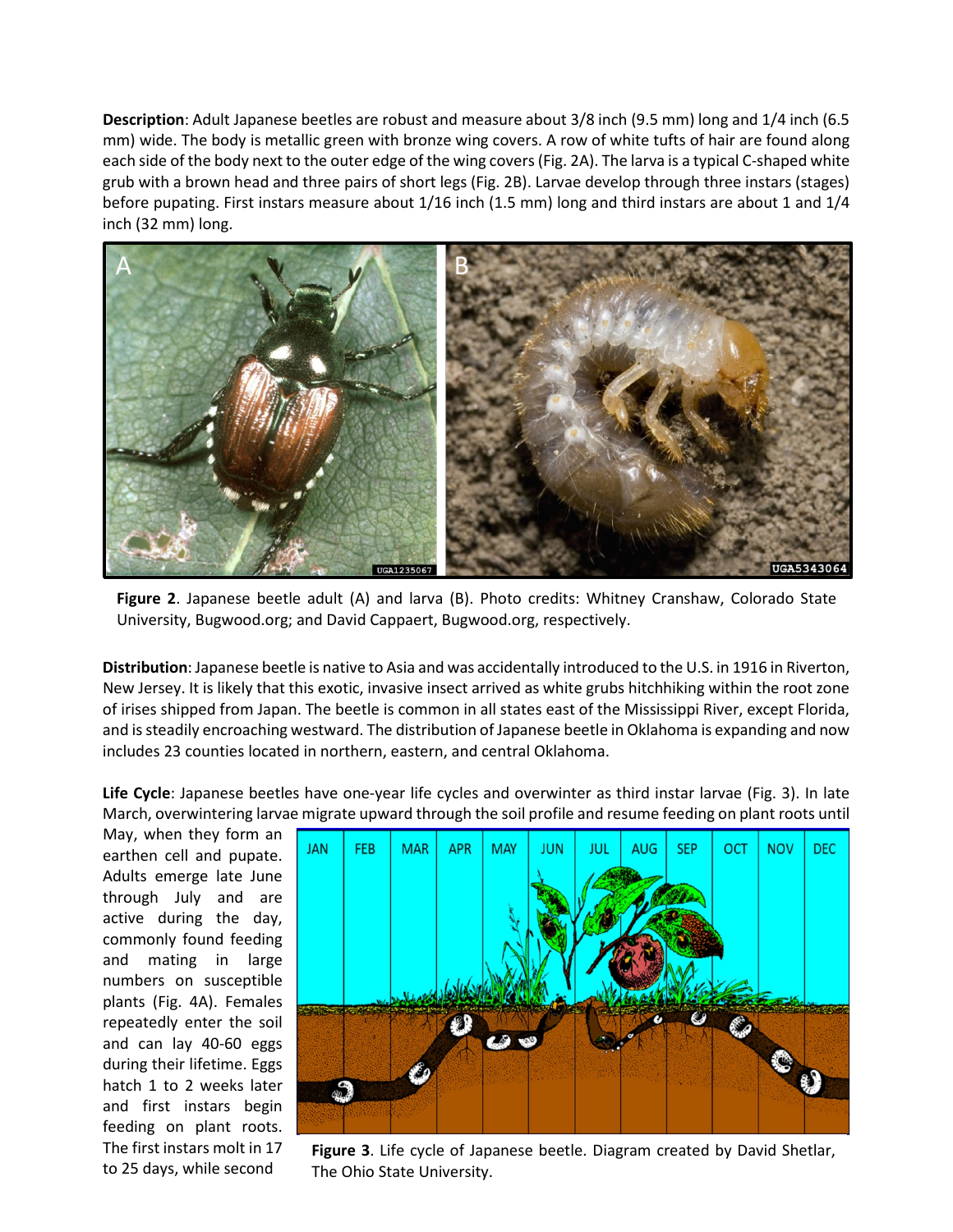instars take 18 to 45 days to develop and molt once more. Most grubs reach third instar by late September, and by October they dig deeper into the soil to overwinter.

**Damage**: Adults feed during the day, preferring hot weather and plants located in full sun. When feeding on foliage, they consume the softer leaf tissue and avoid leaf veins. This creates a pattern of damage that is referred to as "skeletonization" (Fig. 4B). When feeding on fruit and vegetable crops, defoliation often results in reduced yield. Healthy host plants can survive even complete defoliation by the beetle, but young or weak host plants may not be able to withstand heavy attacks. Adults also feed directly on fruits and flowers of ornamental, fruit, and vegetable plants (Fig. 4C). Feeding damage to these tissues is characterized by large holes, and fruits and flowers are often consumed entirely under intense pest pressure.



**Figure 4**. Japanese beetles often occur in large aggregations to feed and mate (A). Defoliation manifests as skeletonized leaf tissue (B). In addition to foliage, Japanese beetles feed on fruits as well as flowers (C). Photo credits: Leslie Mehrhoff, University of Connecticut, Bugwood.org; Steven Katovich, Bugwood.org; and Whitney Cranshaw, Colorado State University, Bugwood.org, respectively.

**Management**: Handpicking adult beetles can be effective when they first colonize landscape plants. Beetles are less active in the morning and evening when it is cooler and can be killed by dropping them in a bucket of soapy water. Japanese beetle traps, which contain an aggregation pheromone and a floral lure to attract both males and females, have been commercially available for many years. However, these traps usually attract more beetles than they capture, leaving landscape plants vulnerable. In addition, adult Japanese beetles can fly one mile or more, so beetles that are caught in traps are readily replaced in the landscape by colonizing individuals. Thus, the use of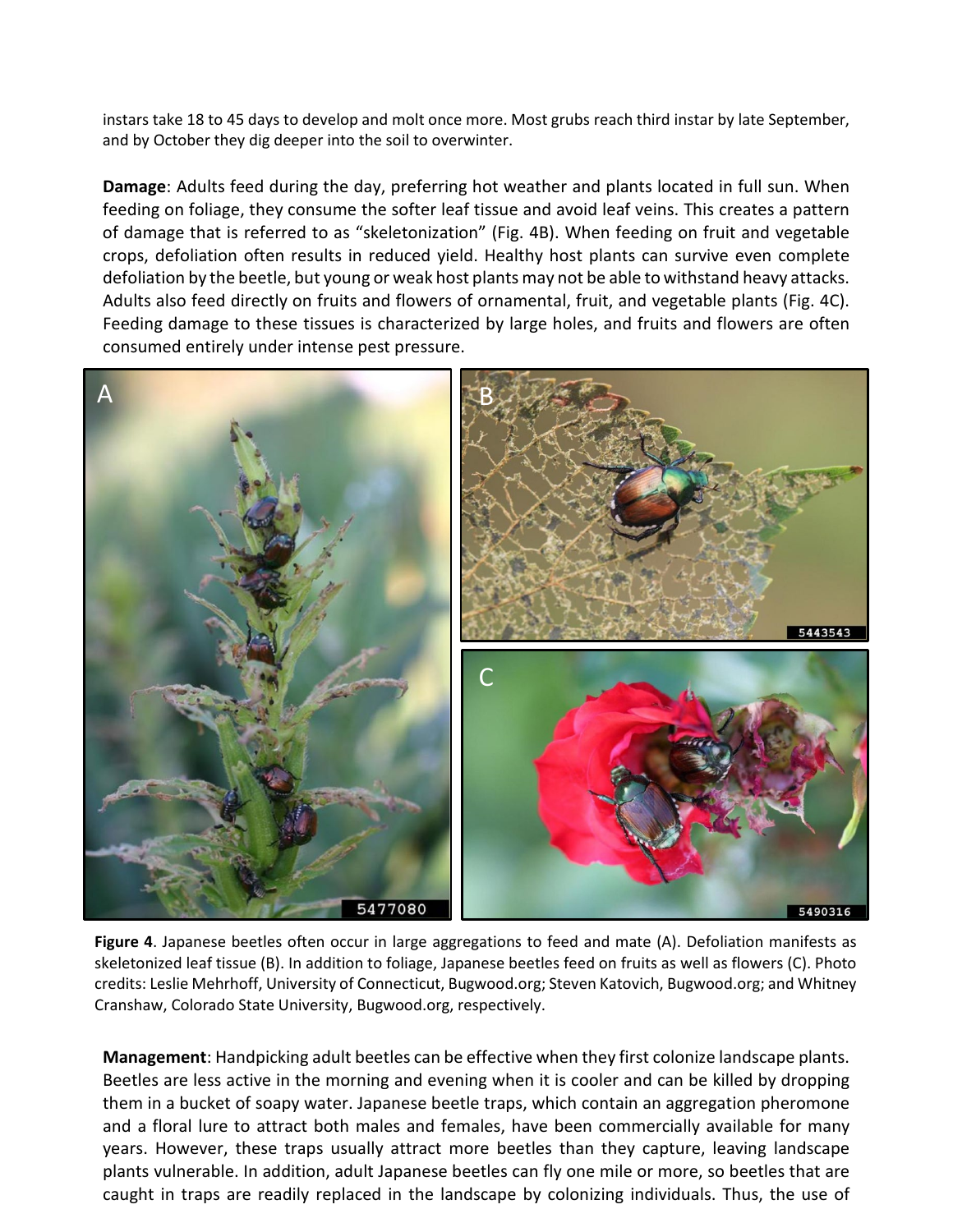Japanese beetle traps is generally not recommended. The only situation where traps may be useful is if traps are used across a large area like an entire neighborhood. If traps are used, they should be checked and emptied regularly, making sure to kill any live beetles by dunking them in soapy water.

Biological control of Japanese beetle is an active area of research, and several species of natural enemies have been released including parasitoids such as the spring tiphia, *Tiphia vernalis* Rohwer, and the winsome fly, *Istocheta aldrichi* (Mesnil) (Figure 5). However, establishment and, therefore, effectiveness of these natural enemies has been met with limited success. Efforts are now being directed toward biological control of these beetles with parasitic nematodes and disease‐causing microbes. Several insecticide products containing these agents have been brought to market over the years, but their availability to homeowners and landscape professionals ebbs and flows. A nematode species, *Steinernema scarabaei*, is now available in the U.S. as a product called Nemagard, which targets most species of white grubs (larvae) including Japanese beetle. However, targeting Japanese beetle larvae is not an effective approach to managing this species because adults are strong fliers. Thus, treating white grubs in your yard does not prevent adult beetles from attacking your plants from surrounding landscapes.



**Figure 5**. Biological control agents released in the U.S. against Japanese beetle include spring tiphia, *Tiphia vernalis*, adult (A) and larva feeding on a Japanese beetle larva (B) (indicated by red arrow), and winsome fly, *Istocheta aldrichi*, adult (C) and egg laid on a Japanese beetle adult (D) (indicated by red arrow). Photo credits: Whitney Cranshaw, Colorado State University, Bugwood.org (A and D); The Tachinid Times, Issue 27, 2014 (C); and Michael Redding, USDA-ARS, Bugwood.org (B).